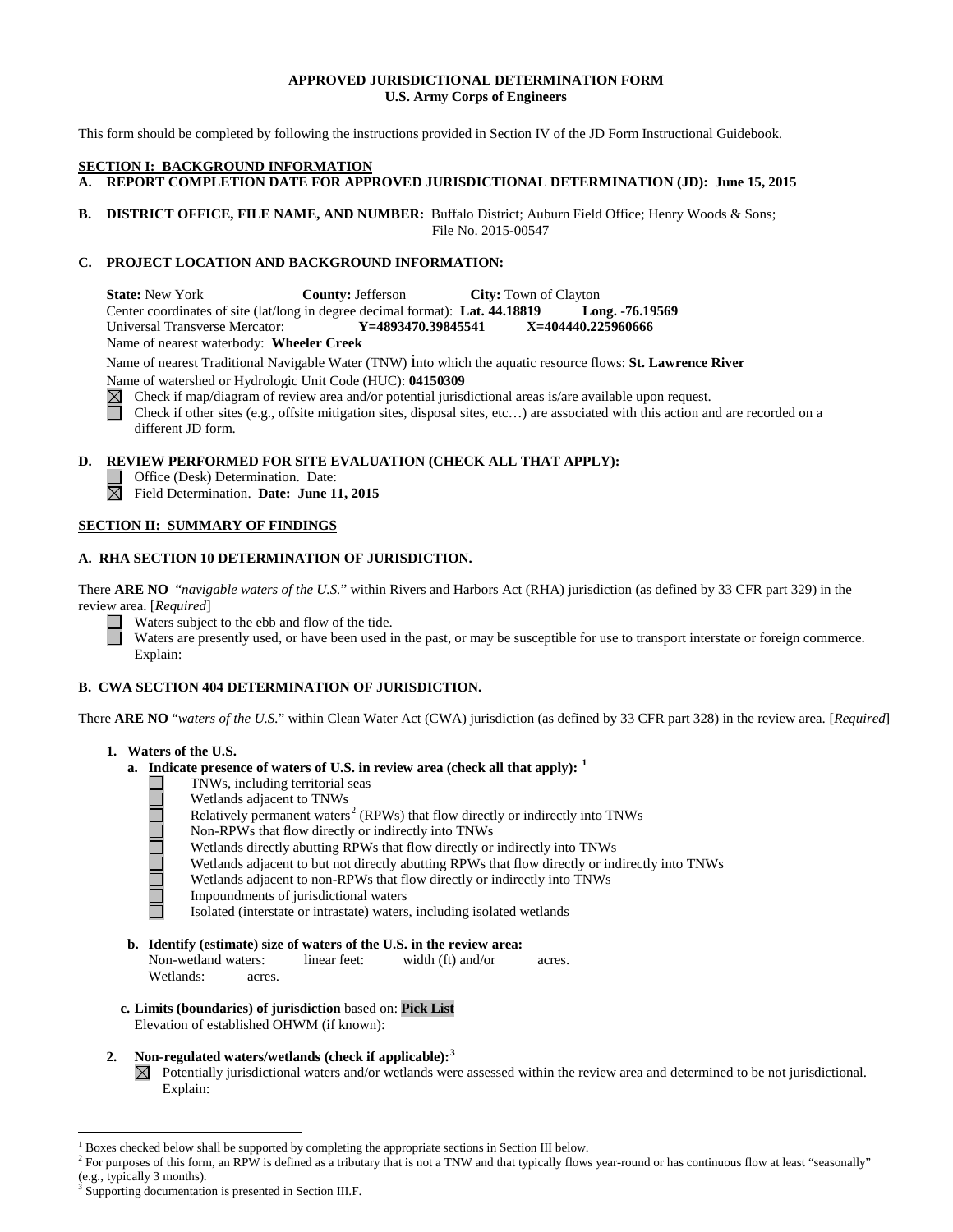**Land on the subject parcel is outside Department of the Army jurisdiction as it does not meet the criteria for a jurisdictional water of the United States according to 33 CFR Part 328.3(a)(1-7) as follows:**

- 1. does not/has not supported interstate or foreign commerce;
- 2. is not an interstate water/wetland;
- 3. the degradation or destruction of which would not affect interstate or foreign commerce and does not include such waters: (i) which are or could be used by interstate or foreign travelers for recreational or other purposes; or
	- (ii) from which fish or shellfish are or could be taken and sold in interstate or foreign commerce; or
	- (iii) which are used or could be used for industrial purpose by industries in interstate commerce
- 4. is not an impoundment of water otherwise defined as WOUS under the definition;
- 5. is not a tributary of waters identified in paragraphs (a)(1)-(4) of this section;
- 6. is not a territorial sea;
- 7. is not wetland adjacent to waters (other than waters that are themselves wetlands) identified in paragraphs (a)(1)-(6) of this section;

**A site visit was conducted to make observations on the proposed barn site associated with the extensive dairy farming operation that has been in operation for many decades.** 

**On-site observations revealed that the distance between Barn 1 and the drainage feature is approximately 150 feet. The early 2000 aerial shows that some of this land had been plowed and planted prior to the addition to Barn 1 and the teardown/rebuild of Barn 2. The area for the proposed Barn 3 was part of the 'barnyard' since the new construction, but had been graded and excavated in preparation for the new construction. The adjacent land that is part of the barnyard, has vegetative cover of sparse upland grasses that naturally established. There was no evidence of hydric vegetation in the small, undisturbed patches adjacent to the proposed project area.** 

**According to the 1989 FSA documents, the area proposed for construction was determined to be wetland. The area proposed for construction of Barn 3 has been significantly altered over the years due to farming practices, construction of farm buildings, construction of stormwater management facilities, access roads, and parking lots. The area was never confirmed as having wetlands by the USACE before the many alterations to the land. Currently, the area does not exhibit wetland characteristics, and based upon the historic development of the extensive dairy farm, has not exhibited wetland characteristics in the recent past. Therefore, I have determined that the subject area would be considered as upland.**

#### **SECTION III: CWA ANALYSIS**

# **A. TNWs AND WETLANDS ADJACENT TO TNWs**

**The agencies will assert jurisdiction over TNWs and wetlands adjacent to TNWs. If the aquatic resource is a TNW, complete Section III.A.1 and Section III.D.1. only; if the aquatic resource is a wetland adjacent to a TNW, complete Sections III.A.1 and 2 and Section III.D.1.; otherwise, see Section III.B below**.

- **1. TNW**  Identify TNW: Summarize rationale supporting determination:
- **2. Wetland adjacent to TNW**  Summarize rationale supporting conclusion that wetland is "adjacent":

# **B. CHARACTERISTICS OF TRIBUTARY (THAT IS NOT A TNW) AND ITS ADJACENT WETLANDS (IF ANY):**

**This section summarizes information regarding characteristics of the tributary and its adjacent wetlands, if any, and it helps determine whether or not the standards for jurisdiction established under Rapanos have been met.** 

**The agencies will assert jurisdiction over non-navigable tributaries of TNWs where the tributaries are "relatively permanent waters" (RPWs), i.e. tributaries that typically flow year-round or have continuous flow at least seasonally (e.g., typically 3 months). A wetland that directly abuts an RPW is also jurisdictional. If the aquatic resource is not a TNW, but has year-round (perennial) flow, skip to Section III.D.2. If the aquatic resource is a wetland directly abutting a tributary with perennial flow, skip to Section III.D.4.**

**A wetland that is adjacent to but that does not directly abut an RPW requires a significant nexus evaluation. Corps districts and EPA regions will include in the record any available information that documents the existence of a significant nexus between a relatively permanent tributary that is not perennial (and its adjacent wetlands if any) and a traditional navigable water, even though a significant nexus finding is not required as a matter of law.**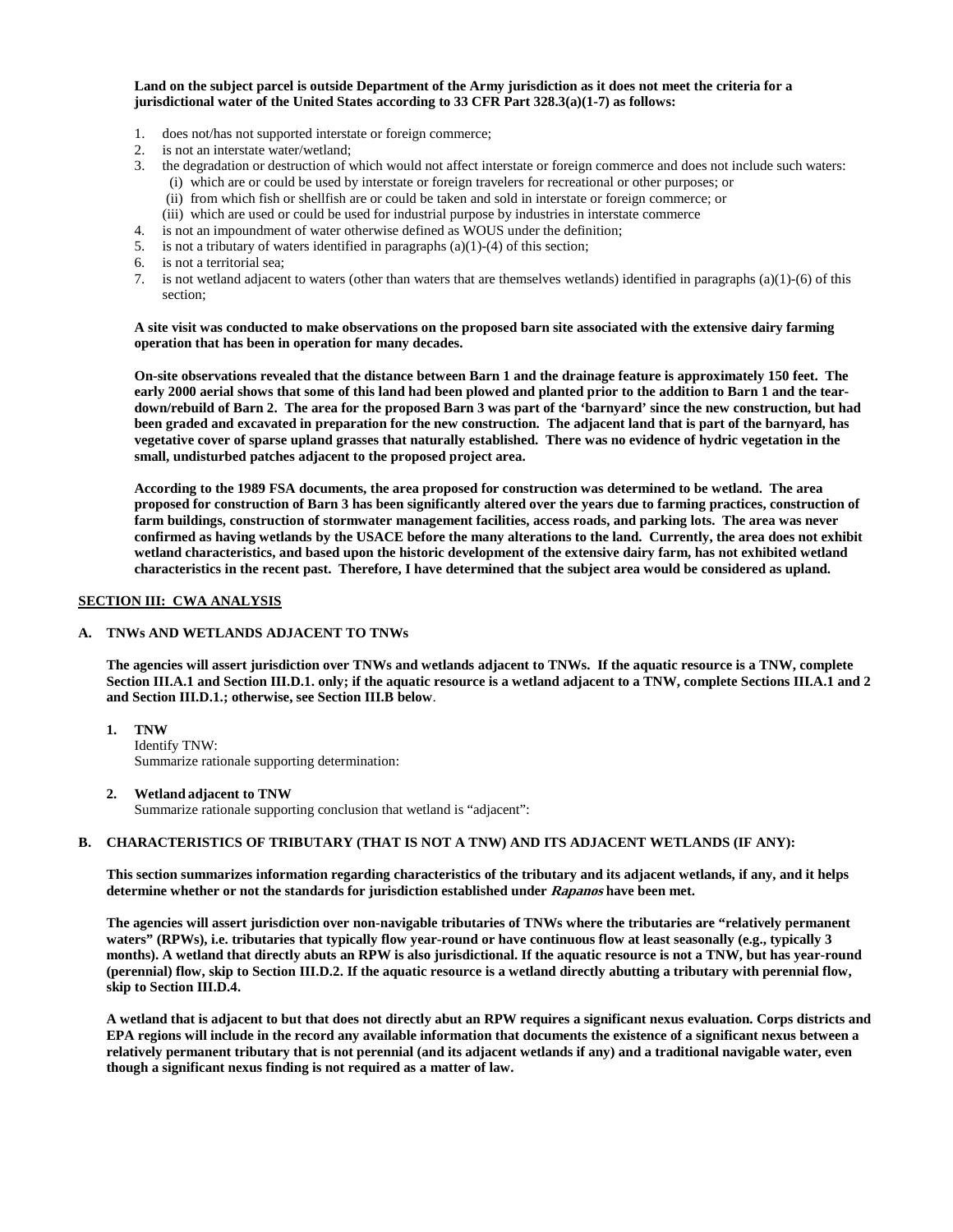**If the waterbody[4](#page-2-0) is not an RPW, or a wetland directly abutting an RPW, a JD will require additional data to determine if the waterbody has a significant nexus with a TNW. If the tributary has adjacent wetlands, the significant nexus evaluation must consider the tributary in combination with all of its adjacent wetlands. This significant nexus evaluation that combines, for analytical purposes, the tributary and all of its adjacent wetlands is used whether the review area identified in the JD request is the tributary, or its adjacent wetlands, or both. If the JD covers a tributary with adjacent wetlands, complete Section III.B.1 for the tributary, Section III.B.2 for any onsite wetlands, and Section III.B.3 for all wetlands adjacent to that tributary, both onsite and offsite. The determination whether a significant nexus exists is determined in Section III.C below.**

- **1. Characteristics of non-TNWs that flow directly or indirectly into TNW**
	- **(i) General Area Conditions:** Watershed size: **Pick List** Drainage area: **Pick List** Average annual rainfall: inches Average annual snowfall: inches **(ii) Physical Characteristics:** (a) Relationship with TNW: Tributary flows directly into TNW. Tributary flows through **Pick List** tributaries before entering TNW Project waters are **Pick List** river miles from TNW Project waters are **Pick List** river miles from RPW Project waters are **Pick List** aerial (straight) miles from TNW Project waters are **Pick List** aerial (straight) miles from RPW Project waters cross or serve as state boundaries. Explain: Identify flow route to TNW<sup>[5](#page-2-1)</sup>: Tributary stream order, if known: (b) General Tributary Characteristics (check all that apply):<br> **Tributary** is:  $\Box$  Natural **Tributary** is: Artificial (man-made). Explain: Manipulated (man-altered). Explain: **Tributary** properties with respect to top of bank (estimate): Average width: feet Average depth: feet Average side slopes: **Pick List** Primary tributary substrate composition (check all that apply): <table>\n<tbody>\n<tr>\n<td>3</td>\n<td>5</td>\n</tr>\n<tr>\n<td>3</td>\n<td>5</td>\n</tr>\n<tr>\n<td>4</td>\n<td>6</td>\n</tr>\n<tr>\n<td>5</td>\n<td>6</td>\n</tr>\n<tr>\n<td>6</td>\n<td>7</td>\n</tr>\n<tr>\n<td>7</td>\n<td>8</td>\n</tr>\n<tr>\n<td>8</td>\n<td>9</td>\n</tr>\n<tr>\n<td>9</td>\n<td>10</td>\n</tr>\n<tr>\n<td>10</td>\n<td>10</td>\n</tr>\n<tr>\n<td>11</td>\n<td>10</td>\n</tr>\n Cobbles Gravel Gravel Muck<br>
	Bedrock Uegetation. Type/% cover:  $\Box$  Vegetation. Type/% cover: □ Other. Explain: Tributary condition/stability [e.g., highly eroding, sloughing banks]. Explain: Presence of run/riffle/pool complexes. Explain: Tributary geometry: **Pick List** Tributary gradient (approximate average slope): % (c) Flow: Tributary provides for: **Pick List** Estimate average number of flow events in review area/year: **Pick List** Describe flow regime: Other information on duration and volume: Surface flow is: **Pick List.** Characteristics: Subsurface flow: **Pick List**. Explain findings: Dye (or other) test performed: Tributary has (check all that apply): **□** Bed and banks

<span id="page-2-0"></span> <sup>4</sup> Note that the Instructional Guidebook contains additional information regarding swales, ditches, washes, and erosional features generally and in the arid West.

<span id="page-2-1"></span> $<sup>5</sup>$  Flow route can be described by identifying, e.g., tributary a, which flows through the review area, to flow into tributary b, which then flows into TNW.</sup>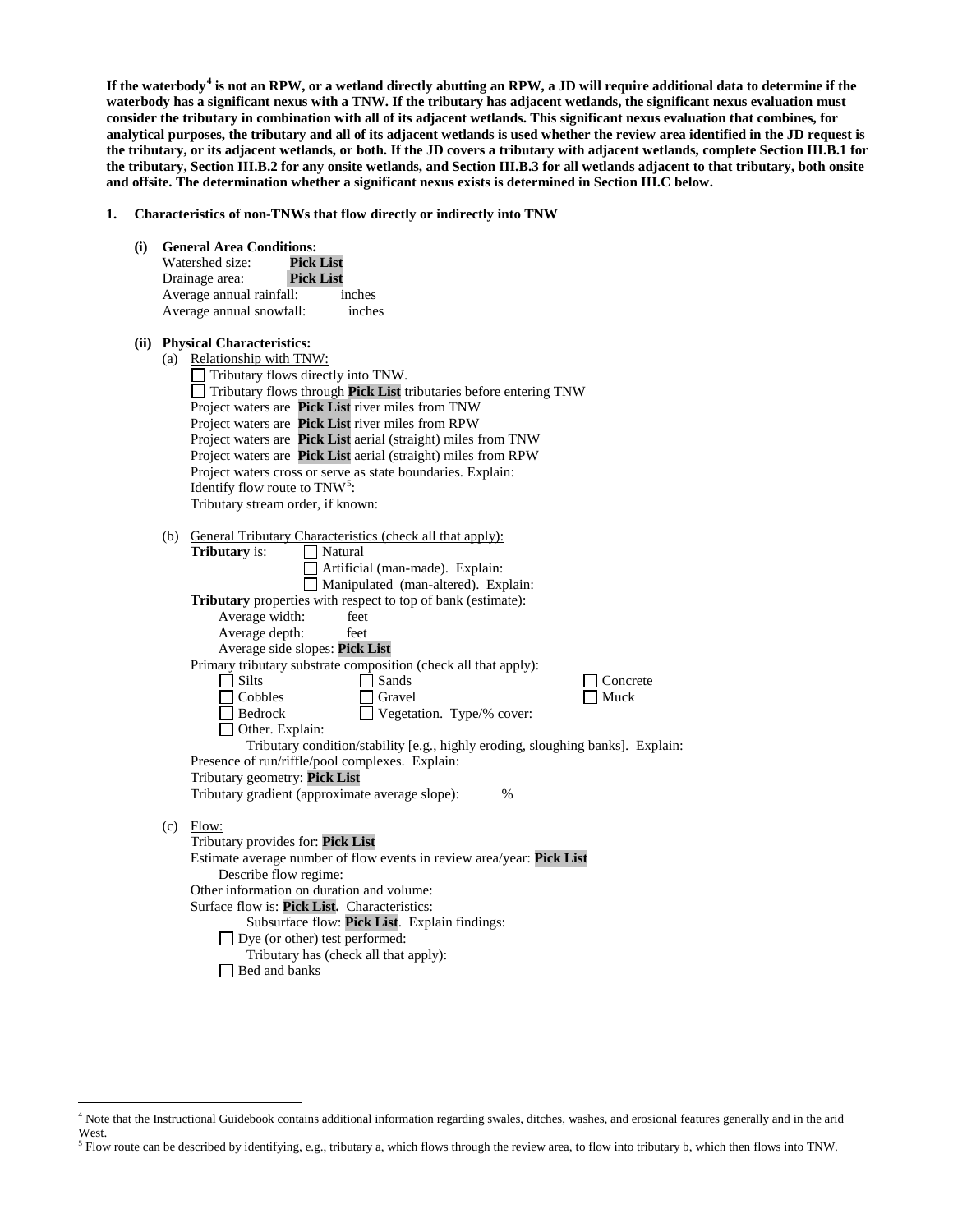|    |     |     | $\sqrt{\frac{1}{10}}$ OHWM <sup>6</sup> (check all indicators that apply):<br>clear, natural line impressed on the bank<br>the presence of litter and debris<br>changes in the character of soil<br>destruction of terrestrial vegetation<br>the presence of wrack line<br>shelving<br>vegetation matted down, bent, or absent<br>sediment sorting<br>leaf litter disturbed or washed away<br>scour<br>multiple observed or predicted flow events<br>sediment deposition<br>abrupt change in plant community<br>water staining<br>other (list):<br>$\sqrt{ }$ Discontinuous OHWM. <sup>7</sup> Explain: |
|----|-----|-----|---------------------------------------------------------------------------------------------------------------------------------------------------------------------------------------------------------------------------------------------------------------------------------------------------------------------------------------------------------------------------------------------------------------------------------------------------------------------------------------------------------------------------------------------------------------------------------------------------------|
|    |     |     | If factors other than the OHWM were used to determine lateral extent of CWA jurisdiction (check all that apply):<br>$\Box$ High Tide Line indicated by:<br>Mean High Water Mark indicated by:<br>$\Box$ oil or scum line along shore objects<br>$\Box$ survey to available datum;<br>fine shell or debris deposits (foreshore)<br>physical markings;<br>physical markings/characteristics<br>vegetation lines/changes in vegetation types.<br>tidal gauges<br>other (list):                                                                                                                             |
|    |     |     | (iii) Chemical Characteristics:<br>Characterize tributary (e.g., water color is clear, discolored, oily film; water quality; general watershed characteristics, etc.).<br>Explain:<br>Identify specific pollutants, if known:                                                                                                                                                                                                                                                                                                                                                                           |
| 2. |     |     | (iv) Biological Characteristics. Channel supports (check all that apply):<br>Riparian corridor. Characteristics (type, average width):<br>Wetland fringe. Characteristics:<br>Habitat for:<br>Federally Listed species. Explain findings:<br>Fish/spawn areas. Explain findings:<br>Other environmentally-sensitive species. Explain findings:<br>Aquatic/wildlife diversity. Explain findings:<br>Characteristics of wetlands adjacent to non-TNW that flow directly or indirectly into TNW                                                                                                            |
|    | (i) |     | <b>Physical Characteristics:</b><br>(a) General Wetland Characteristics:<br>Properties:<br>Wetland size:<br>acres<br>Wetland type. Explain:<br>Wetland quality. Explain:<br>Project wetlands cross or serve as state boundaries. Explain:                                                                                                                                                                                                                                                                                                                                                               |
|    |     |     | (b) General Flow Relationship with Non-TNW:<br>Flow is: Pick List. Explain:<br>Surface flow is: Pick List<br>Characteristics:<br>Subsurface flow: Pick List. Explain findings:<br>$\Box$ Dye (or other) test performed:                                                                                                                                                                                                                                                                                                                                                                                 |
|    |     | (c) | Wetland Adjacency Determination with Non-TNW:<br>Directly abutting<br>Not directly abutting<br>Discrete wetland hydrologic connection. Explain:<br>Ecological connection. Explain:<br>Separated by berm/barrier. Explain:                                                                                                                                                                                                                                                                                                                                                                               |
|    |     |     | (d) Proximity (Relationship) to TNW<br>Project wetlands are Pick List river miles from TNW.                                                                                                                                                                                                                                                                                                                                                                                                                                                                                                             |

Project wetlands are **Pick List** river miles from TNW. Project waters are **Pick List** aerial (straight) miles from TNW. Flow is from: **Pick List.** Estimate approximate location of wetland as within the **Pick List** floodplain.

<span id="page-3-1"></span><span id="page-3-0"></span> <sup>6</sup> <sup>6</sup>A natural or man-made discontinuity in the OHWM does not necessarily sever jurisdiction (e.g., where the stream temporarily flows underground, or where the OHWM has been removed by development or agricultural practices). Where there is a break in the OHWM that is unrelated to the waterbody's flow regime (e.g., flow over a rock outcrop or through a culvert), the agencies will look for indicators of flow above and below the break. <sup>7</sup>  $7$ Ibid.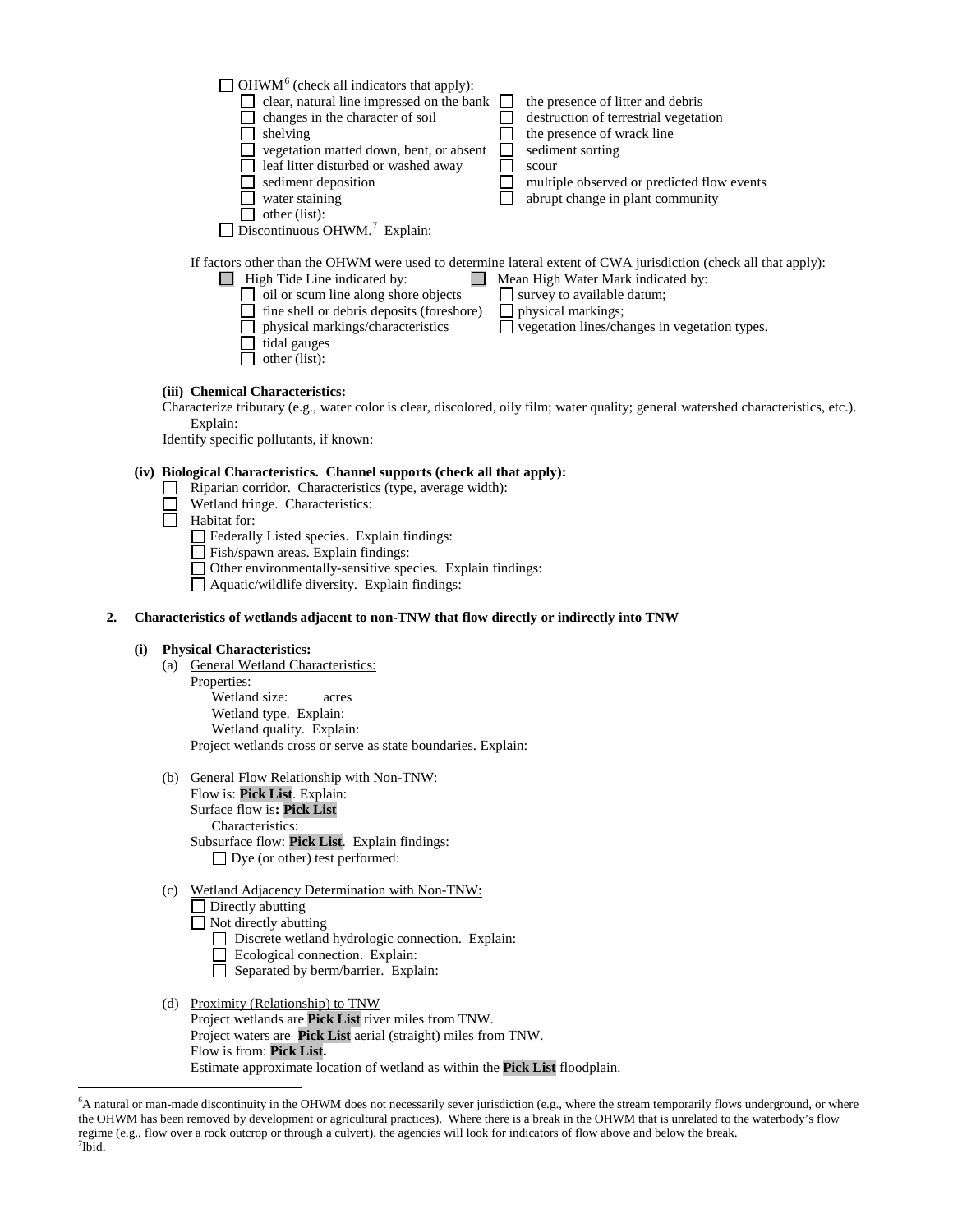#### **(ii) Chemical Characteristics:**

Characterize wetland system (e.g., water color is clear, brown, oil film on surface; water quality; general watershed characteristics; etc.). Explain:

Identify specific pollutants, if known:

# **(iii) Biological Characteristics. Wetland supports (check all that apply):**

- Riparian buffer. Characteristics (type, average width):
	- Vegetation type/percent cover. Explain:

 $\overline{\Box}$  Habitat for:

- Federally Listed species. Explain findings:
- Fish/spawn areas. Explain findings:
- Other environmentally-sensitive species. Explain findings:
- Aquatic/wildlife diversity. Explain findings:

#### **3. Characteristics of all wetlands adjacent to the tributary (if any)**

All wetland(s) being considered in the cumulative analysis: **Pick List**

Approximately () acres in total are being considered in the cumulative analysis.

For each wetland, specify the following:

Directly abuts? (Y/N) Size (in acres) Directly abuts? (Y/N) Size (in acres) Summarize overall biological, chemical and physical functions being performed:

#### **C. SIGNIFICANT NEXUS DETERMINATION**

**A significant nexus analysis will assess the flow characteristics and functions of the tributary itself and the functions performed by any wetlands adjacent to the tributary to determine if they significantly affect the chemical, physical, and biological integrity of a TNW. For each of the following situations, a significant nexus exists if the tributary, in combination with all of its adjacent wetlands, has more than a speculative or insubstantial effect on the chemical, physical and/or biological integrity of a TNW. Considerations when evaluating significant nexus include, but are not limited to the volume, duration, and frequency of the flow of water in the tributary and its proximity to a TNW, and the functions performed by the tributary and all its adjacent wetlands. It is not appropriate to determine significant nexus based solely on any specific threshold of distance (e.g. between a tributary and its adjacent wetland or between a tributary and the TNW). Similarly, the fact an adjacent wetland lies within or outside of a floodplain is not solely determinative of significant nexus.** 

#### **Draw connections between the features documented and the effects on the TNW, as identified in the** *Rapanos* **Guidance and discussed in the Instructional Guidebook. Factors to consider include, for example:**

- Does the tributary, in combination with its adjacent wetlands (if any), have the capacity to carry pollutants or flood waters to TNWs, or to reduce the amount of pollutants or flood waters reaching a TNW?
- Does the tributary, in combination with its adjacent wetlands (if any), provide habitat and lifecycle support functions for fish and other species, such as feeding, nesting, spawning, or rearing young for species that are present in the TNW?
- Does the tributary, in combination with its adjacent wetlands (if any), have the capacity to transfer nutrients and organic carbon that support downstream foodwebs?
- Does the tributary, in combination with its adjacent wetlands (if any), have other relationships to the physical, chemical, or biological integrity of the TNW?

### **Note: the above list of considerations is not inclusive and other functions observed or known to occur should be documented below:**

- **1. Significant nexus findings for non-RPW that has no adjacent wetlands and flows directly or indirectly into TNWs.** Explain findings of presence or absence of significant nexus below, based on the tributary itself, then go to Section III.D: .
- **2. Significant nexus findings for non-RPW and its adjacent wetlands, where the non-RPW flows directly or indirectly into TNWs.** Explain findings of presence or absence of significant nexus below, based on the tributary in combination with all of its adjacent wetlands, then go to Section III.D: .
- **3. Significant nexus findings for wetlands adjacent to an RPW but that do not directly abut the RPW.** Explain findings of presence or absence of significant nexus below, based on the tributary in combination with all of its adjacent wetlands, then go to Section III.D:

#### **D. DETERMINATIONS OF JURISDICTIONAL FINDINGS. THE SUBJECT WATERS/WETLANDS ARE (CHECK ALL THAT APPLY):**

**1. TNWs and Adjacent Wetlands.** Check all that apply and provide size estimates in review area:<br>
TNWs: linear feet width (ft), Or, acres.  $I$  linear feet width (ft), Or, acres. Wetlands adjacent to TNWs: acres.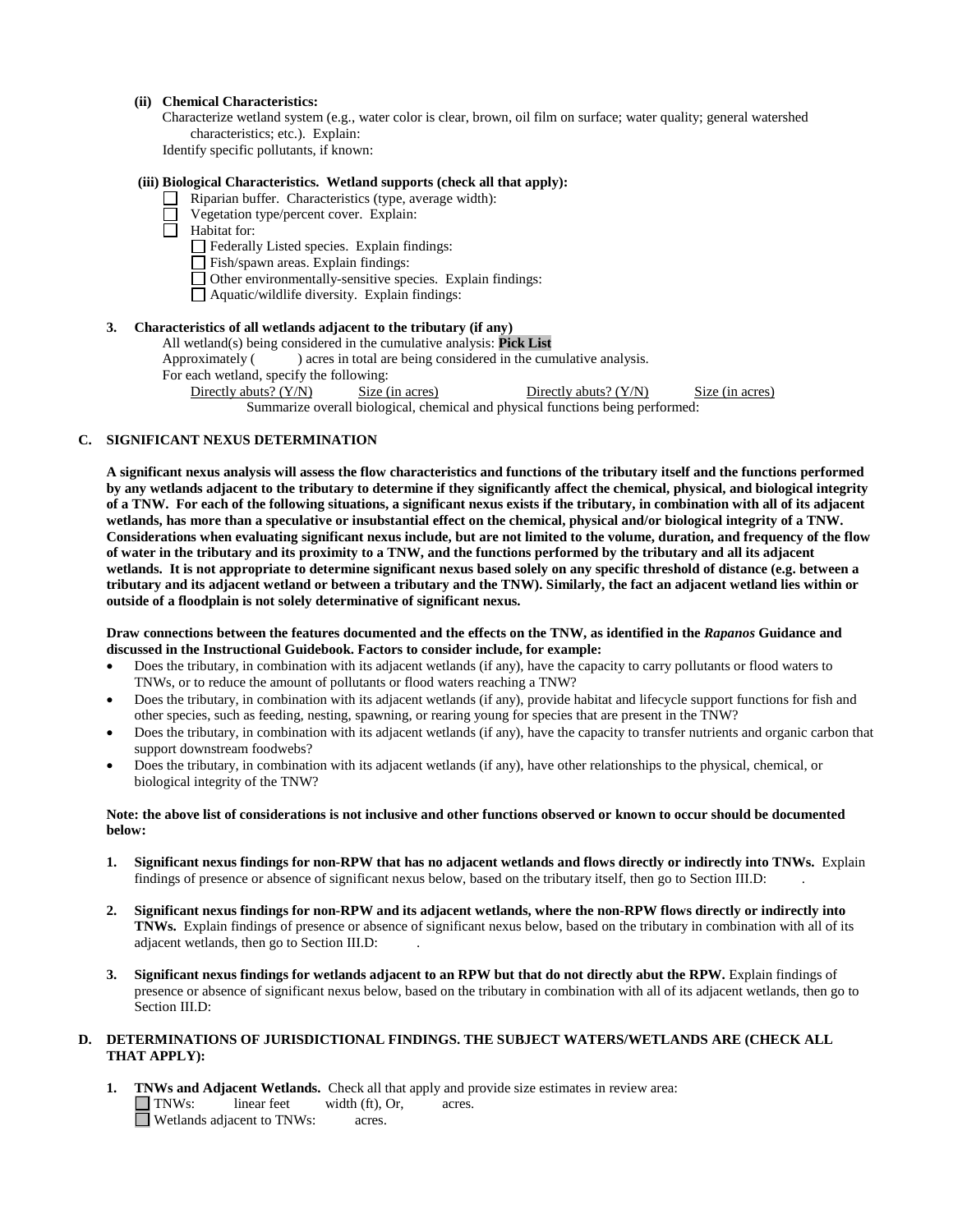# **2. RPWs that flow directly or indirectly into TNWs.**

- Tributaries of TNWs where tributaries typically flow year-round are jurisdictional. Provide data and rationale indicating that tributary is perennial: .
- Tributaries of TNW where tributaries have continuous flow "seasonally" (e.g., typically three months each year) are

jurisdictional. Data supporting this conclusion is provided at Section III.B. Provide rationale indicating that tributary flows seasonally:

Provide estimates for jurisdictional waters in the review area (check all that apply):

Tributary waters: linear feet width (ft).

Other non-wetland waters: acres.

Identify type(s) of waters:

# **3. Non-RPWs[8](#page-5-0) that flow directly or indirectly into TNWs.**

Waterbody that is not a TNW or an RPW, but flows directly or indirectly into a TNW, and it has a significant nexus with a TNW is jurisdictional. Data supporting this conclusion is provided at Section III.C.

Provide estimates for jurisdictional waters within the review area (check all that apply): Tributary waters: linear feet width (ft).<br>
Other non-wetland waters: computed width (ft).

- - Other non-wetland waters: acres.

Identify type(s) of waters:

### **4. Wetlands directly abutting an RPW that flow directly or indirectly into TNWs.**

Wetlands directly abut RPW and thus are jurisdictional as adjacent wetlands.

- Wetlands directly abutting an RPW where tributaries typically flow year-round. Provide data and rationale indicating that tributary is perennial in Section III.D.2, above. Provide rationale indicating that wetland is directly abutting an RPW:
- Wetlands directly abutting an RPW where tributaries typically flow "seasonally." Provide data indicating that tributary is seasonal in Section III.B and rationale in Section III.D.2, above. Provide rationale indicating that wetland is directly abutting an RPW:

Provide acreage estimates for jurisdictional wetlands in the review area: acres.

### **5. Wetlands adjacent to but not directly abutting an RPW that flow directly or indirectly into TNWs.**

Wetlands that do not directly abut an RPW, but when considered in combination with the tributary to which they are adjacent and with similarly situated adjacent wetlands, have a significant nexus with a TNW are jurisidictional. Data supporting this conclusion is provided at Section III.C.

Provide acreage estimates for jurisdictional wetlands in the review area: acres.

#### **6. Wetlands adjacent to non-RPWs that flow directly or indirectly into TNWs.**

Wetlands adjacent to such waters, and have when considered in combination with the tributary to which they are adjacent and with similarly situated adjacent wetlands, have a significant nexus with a TNW are jurisdictional. Data supporting this conclusion is provided at Section III.C.

Provide estimates for jurisdictional wetlands in the review area: acres.

### **7. Impoundments of jurisdictional waters. [9](#page-5-1)**

- As a general rule, the impoundment of a jurisdictional tributary remains jurisdictional.
- Demonstrate that impoundment was created from "waters of the U.S.," or
- Demonstrate that water meets the criteria for one of the categories presented above (1-6), or
- $\Box$ Demonstrate that water is isolated with a nexus to commerce (see E below).
- **E. ISOLATED [INTERSTATE OR INTRA-STATE] WATERS, INCLUDING ISOLATED WETLANDS, THE USE, DEGRADATION OR DESTRUCTION OF WHICH COULD AFFECT INTERSTATE COMMERCE, INCLUDING ANY SUCH WATERS (CHECK ALL THAT APPLY):[10](#page-5-2)**

which are or could be used by interstate or foreign travelers for recreational or other purposes.

- from which fish or shellfish are or could be taken and sold in interstate or foreign commerce.
- $\Box$  which are or could be used for industrial purposes by industries in interstate commerce.
	- Interstate isolated waters.Explain:
- П Other factors.Explain:

#### **Identify water body and summarize rationale supporting determination:**

 <sup>8</sup>

<span id="page-5-0"></span> ${}^{8}$ See Footnote # 3.<br>9 To complete the analysis refer to the key in Section III.D.6 of the Instructional Guidebook.

<span id="page-5-2"></span><span id="page-5-1"></span>**<sup>10</sup> Prior to asserting or declining CWA jurisdiction based solely on this category, Corps Districts will elevate the action to Corps and EPA HQ for review consistent with the process described in the Corps/EPA** *Memorandum Regarding CWA Act Jurisdiction Following Rapanos.*